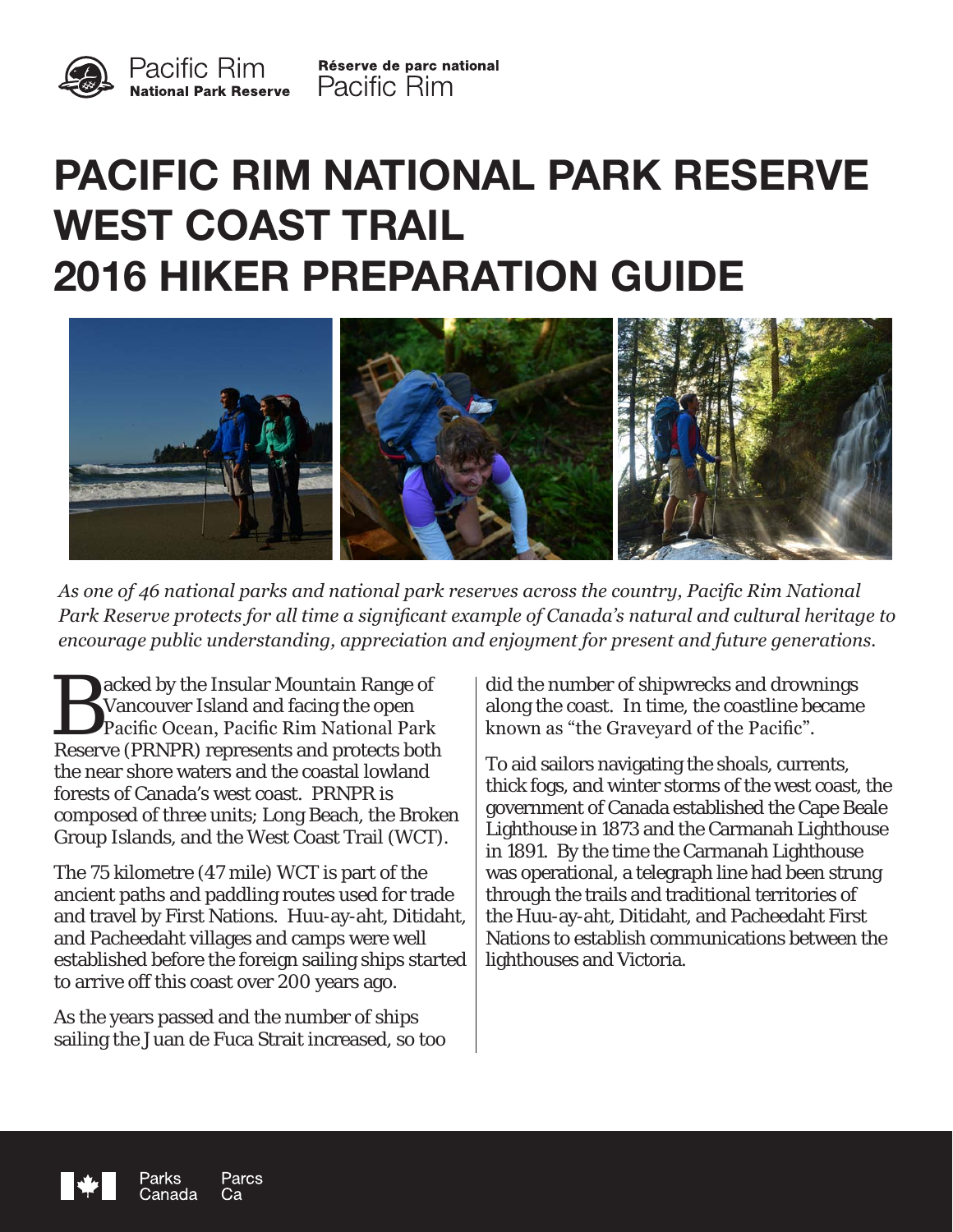While the lights and lines helped, they were not enough to stop the number of shipwrecks from growing. In 1906, when the steamship Valencia went down with the horrific loss of more than 125 lives, the public outcry prompted the Canadian government into further action: Pachena Lighthouse was constructed in 1907; lifesaving stations were established at Cloo-ose and Bamfield; the telegraph route was upgraded to become the Dominion Life Saving Trail, complete with six shelters stocked with provisions for both shipwreck victims and their rescuers.

As navigation technology improved, many of these measures became obsolete and were abandoned. In 1970, Pacific Rim National Park Reserve was established and in 1973, the lifesaving trail was included in the national park reserve as a recreational hiking trail, beginning a new chapter in its history.

Today, backpackers know the trail as the West Coast Trail and come to see the beauty, experience the challenges, and walk the path of those that came before them. However, this rugged hike is not for everyone.



#### **All hikers in your group must be prepared for:**

- 5-8 days in the back country. This may vary depending if you enter/exit at Nitinat
- rugged, uneven ground: it takes approximately 2 days to travel the southern 22km of the trail between Gordon River and Walbran Creek.
- slippery conditions on muddy trails, wooden surfaces, boulders and rocky shorelines.
- wading rivers, climbing ladders, using cable cars, following an irregular trail, negotiating steep slopes and earth slumps.
- damaged structures: trail maintenance is ongoing.
- a temperate rainforest climate. Rainfall averages 330 cm (130 in.) per year with heavy rainfall possible at any time, and frequent in May and June. Floodwaters can delay hikers for days. Fog is common, especially in July and August. The average summer temperature is 14° Celsius (57° F.). Incidents of hypothermia and physical injury increase significantly during prolonged wet periods.
- accidents and injuries: it may take more than 24 hours for help to arrive.

#### **The West Coast Trail is for hikers who are:**

- experienced in overnight backpacking. Experienced group leaders cannot compensate for inexperienced hikers.
- able to hike long distances through rough terrain with a full backpack (recurring knee, back or ankle injuries are often aggravated on the trail).
- prepared to have a wilderness experience.
- able to wait if conditions warrant delays.
- over twelve years of age (Parks Canada will not issue a permit to children under 6).

# *Pets and firearms are not permitted on the trail.*

**Pacific Rim National Park Reserve of Canada Noting the Section West Coast Trail Preparation Guide 2016**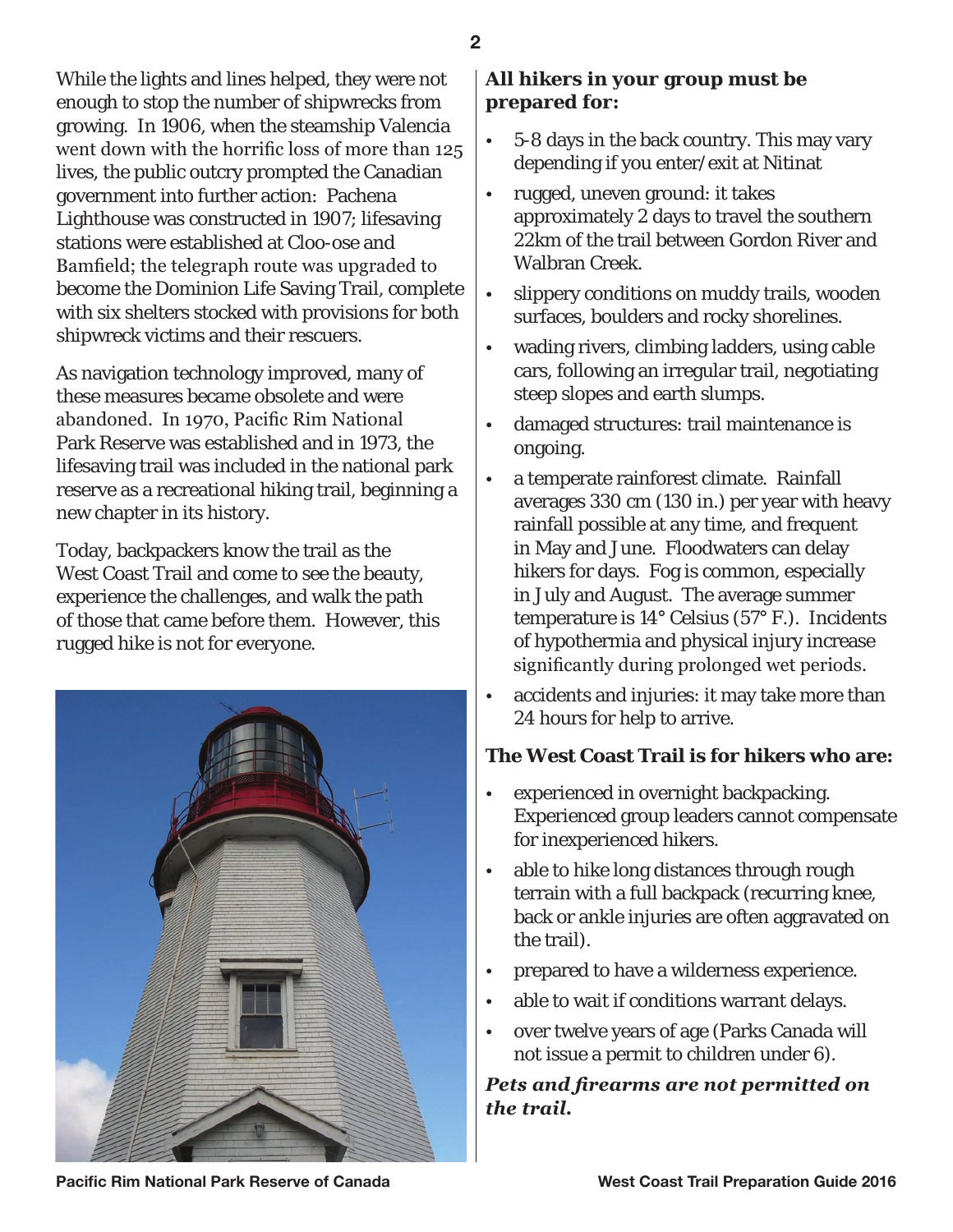# **PLANNING YOUR TRIP**

The WCT is open from May 1st to September 30th.

**Prolonged periods of heavy rain, strong winds, high tides, large waves and short days necessitate closing the trail from October 1st to April 30th.**

**Maximum group size is 10.** The only exceptions are school groups starting the trail between May 1st - 20th and September 19th to 25th. Up to 18 hikers may be in these school groups.

**Entry and exit points:** Pachena Bay (north), Gordon River (south) and Nitinat (mid-point).

Entry or exit at any other point is not permitted unless an evacuation is required. (Reference map located on page 15). Anyone interested in travelling the Nitinat Triangle or Cape Beale Headlands is required to contact the WCT Information Centre for information and permits.

#### **Ditidaht First Nation's Comfort Tenting:**

The Ditidaht First Nation are offering a unique tenting opportunity at Tsuquadra, on their traditional lands at IR2. These 4 person tents are complete with a wood burning stove, wood floors, cots, and an outdoor deck. Please refer to the Contact Information section on page 13.

# **WCT RESERVATION SERVICE & PERMITS**

# **All people using the WCT require a park permit.**

**Day users** require a Park Entry Pass; day users are persons entering and exiting from the trail on the same day at the same location.

**Overnight Users** require a WCT Overnight Use Permit.

**NEW FOR 2016:** All spaces on the WCT are reservable. No spaces are set aside for standby hikers. Unused reservable spaces will be available to standby hikers.

To avoid overcrowding and reduce environmental damage, Parks Canada limits the number of overnight hikers to 75 per day.

# **Pachena Bay, Gordon River and Nitinat entries:**

Hikers can access the trail by either making a reservation or registering on the standby list.

For 2016, reservations can be made as of January 11th for the entire hiking season: May 1st to Setpember 30th.

#### **Standby List:**

- Hikers without reservations wishing to start on either the Pachena Bay or Gordon River trailhead, can register on a standby list in person or by calling the trailheads directly. Registering on the standby list does not guarantee a same day or next day start.
- As all spaces on the West Coast Trail are reservable, wait times for standby hikers will vary and can be up to several days.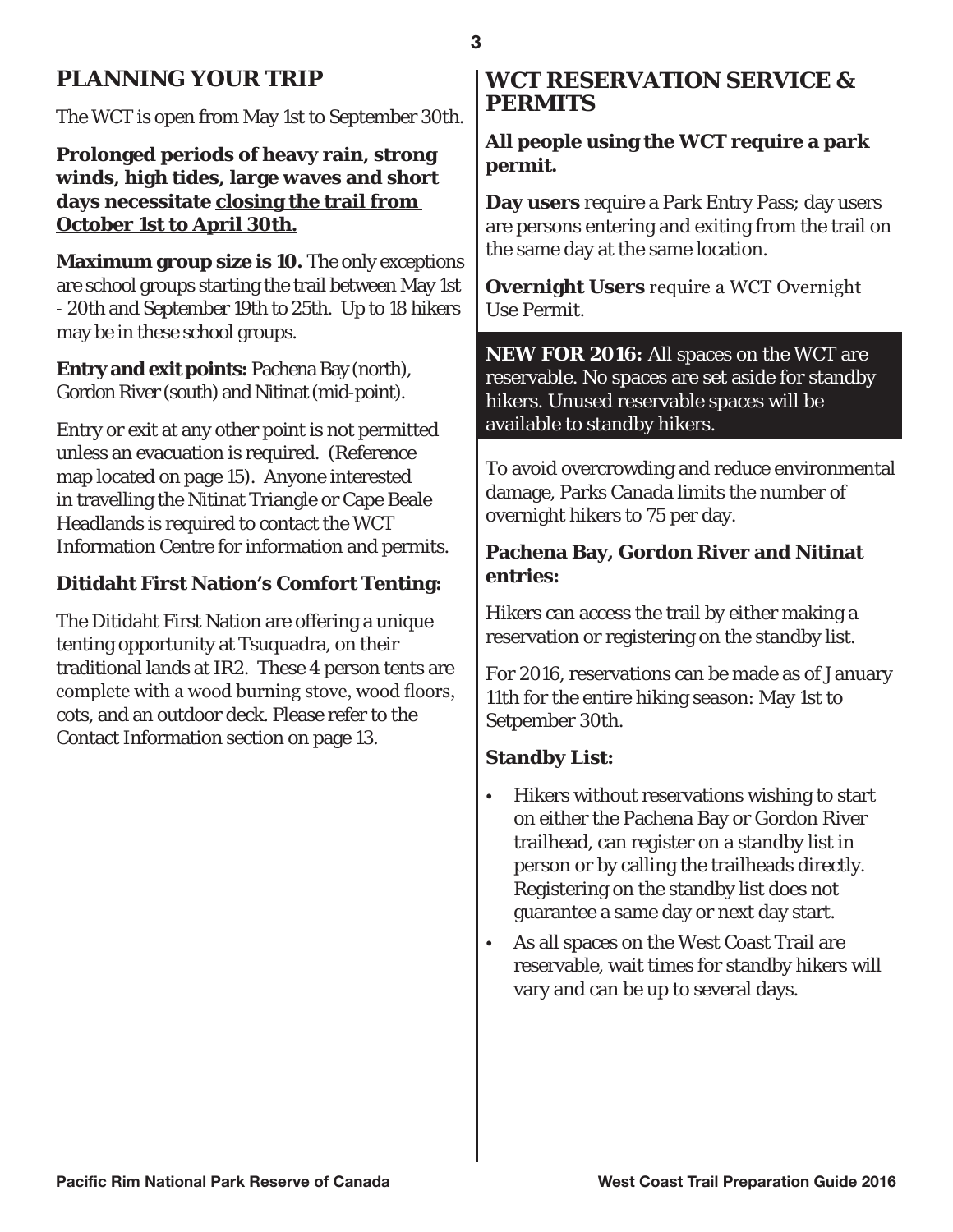# **Reservations for Gordon River, Pachena Bay and Nitinat entries are available online and through the Parks Canada Call Centre up to 2 days prior to departure.**

| <b>Reservation Service</b>                                                                                 | <b>Online</b>  | <b>Call Centre</b>                                                                              |
|------------------------------------------------------------------------------------------------------------|----------------|-------------------------------------------------------------------------------------------------|
| <b>Reservation Service is available</b><br>January 11th - September 28th,<br>$\vert$ 2016 - 7 days a week. | 24 hours a day | 8 a.m. - 6 p.m., PST                                                                            |
| <b>Contact</b>                                                                                             |                | reservation.parkscanada.gc.ca   1-877-737-3783 (Canada & USA)  <br>519-826-5391 (International) |

#### **When making a reservation, have the following ready:**

- preferred start dates first choice and alternate dates;
- the number of hikers in your group;
- hiker names and emergency contacts;
- means of payment: Visa, MasterCard or American Express;
- the access point you plan to start from Pachena Bay, Gordon River or Nitinat; and
- an email address to send confirmation and orientation information.

# **FEES**

**An overnight use fee is required of all overnight users of the WCT.** These fees help support the cost of operating the WCT (e.g. rescue services, information services, construction of ladders, cable cars, boardwalks and bridges).

Ferry fees pay for passage across the Gordon River and Nitinat Narrows, a service provided by the Ditidaht and Pacheedaht First Nations throughout the hiking season. If entering or exiting the trail from the Nitinat Narrows the Nitinat Water Taxi fee is \$62.50 per person one way (cash only), for travel up the lake. Hikers planning to enter or exit the trail at Nitinat can pay this fee directly to the water taxi operator.

A reservation fee is applicable when making a reservation through the Parks Canada Reservation Service.

# **All WCT Fees are per person \*Fees incurred may vary depending on your travel route**

| on your traver route             |          |
|----------------------------------|----------|
| <b>Reservation Fee</b>           | \$24.50  |
| <b>WCT Overnight Use Fee</b>     | \$127.50 |
| <b>Ferry Fee Gordon River</b>    | \$16.00  |
| <b>Ferry Fee Nitinat Narrows</b> | \$16.00  |
| <b>Water Taxi Fee</b>            | \$62.50  |
| Nitinat Village - Nitinat        |          |
| Narrows (one way)                |          |

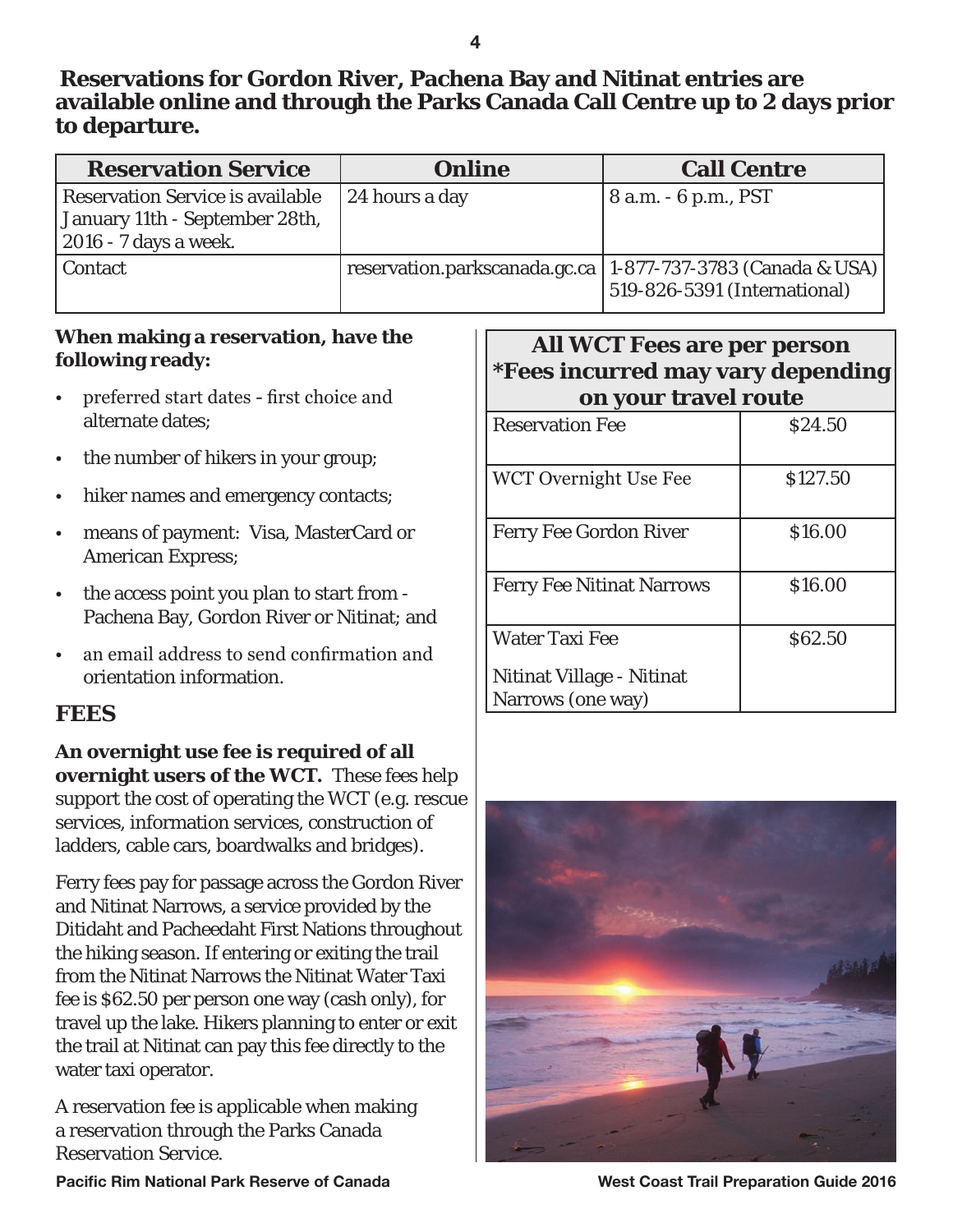| <b>Example of Fees</b>                                                  |                                                                                                 |                                                                                                             |  |
|-------------------------------------------------------------------------|-------------------------------------------------------------------------------------------------|-------------------------------------------------------------------------------------------------------------|--|
|                                                                         | A reserved<br>hiker going<br><b>between</b><br><b>Pachena Bay</b><br>and Gordon<br><b>River</b> | <b>A</b> hiker<br>going<br>between<br><b>Nitinat</b><br><b>Village and</b><br><b>Gordon</b><br><b>River</b> |  |
| <b>Reservation Fee</b>                                                  | \$24.50                                                                                         | \$24.50                                                                                                     |  |
| WCT Overnight Use Fee                                                   | \$127.50                                                                                        | \$127.50                                                                                                    |  |
| <b>Ferry Fee Gordon River</b>                                           | \$16.00                                                                                         | \$16.00                                                                                                     |  |
| <b>Ferry Fee Nitinat Narrows</b>                                        | \$16.00                                                                                         | \$16.00                                                                                                     |  |
| <b>Water Taxi Fee</b><br>Nitinat Village - Nitinat<br>Narrows (one way) |                                                                                                 | \$62.50                                                                                                     |  |
| <b>TOTAL</b>                                                            | \$184.00                                                                                        | \$246.50                                                                                                    |  |

- All fees are listed per person and in Canadian funds.
- Hikers making a reservation through the Parks Canada Reservation System pay the applicable fees at the time of their reservation, except for any Nitinat Water Taxi fees.
- Pachena Bay and Gordon River standby hikers pay the applicable fees at the WCT Information Centre where cash, traveller's cheques, VISA, MasterCard, American Express debit cards and American currency are accepted.
- Visit our website or contact the national park for an up-to-date fee schedule prior to your departure. Fees may change at any time.

# **CANCELLATION POLICY**

- **• Reservation Fee:** non-refundable.
- **• Ferry Fees:** refunds for unused ferry services are available at the WCT Information Centres and Ditidaht First Nation Visitor Centre

**REA** ENGL

**• WCT Overnight Use Fee:** cancellations made 21 days or more before the hike start date are eligible for refund. A cancellation fee of \$11.00 (web) or \$13.50 (voice) per booking applies.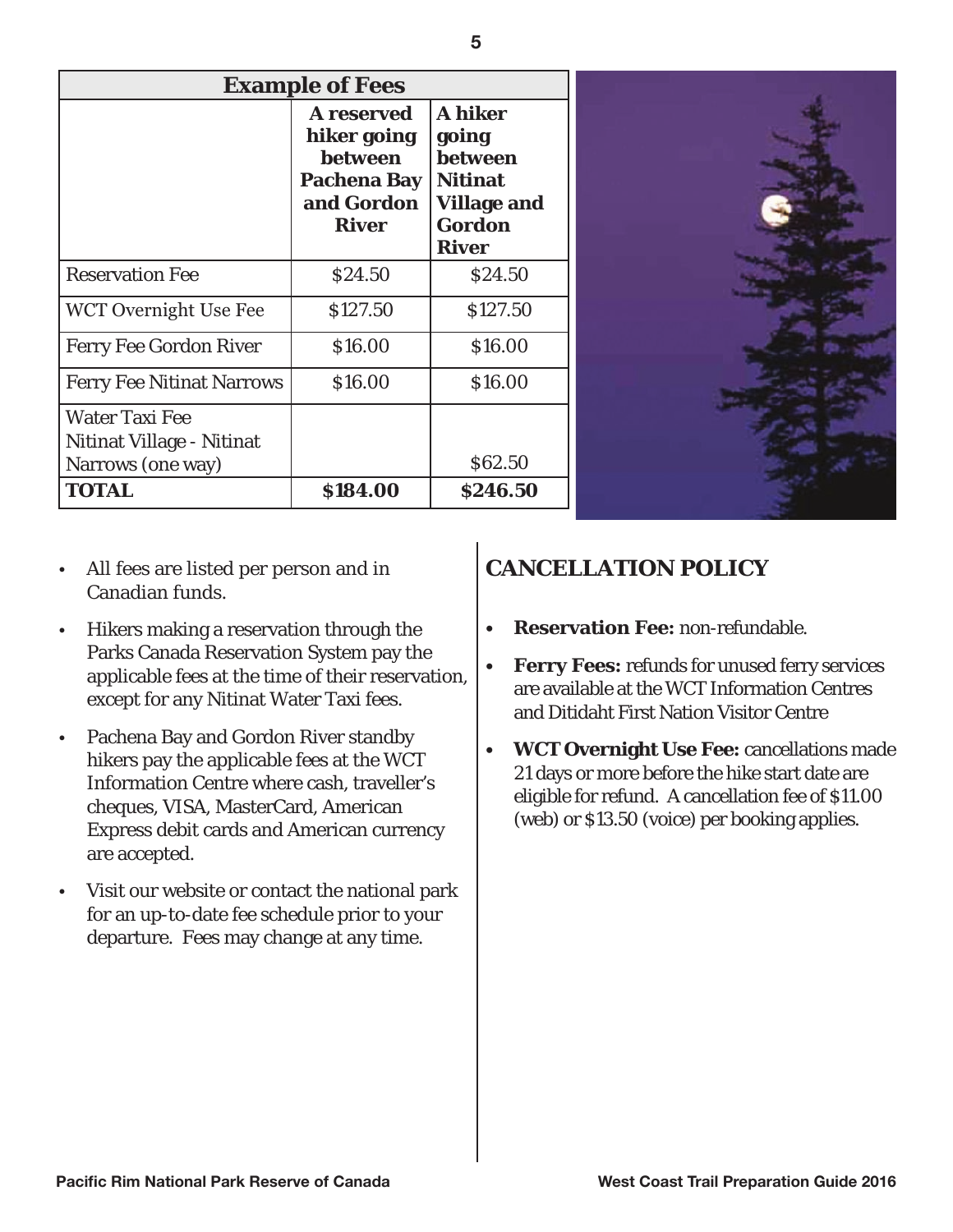# **TRANSPORTATION TO AND FROM THE WEST COAST TRAIL**

Parks Canada provides this listing for the convenience of hikers. It is not intended as a testimonial for the services. Hikers make their own arrangements for transportation services. Refer to the map and telephone numbers provided on pages 13 - 15. Reservations are recommended.

Vehicles can be left at a number of locations near the access points. Ask for details once you arrive at the WCT Information Centres or the Ditidaht First Nation Visitor Centre.

#### **To Pachena Bay WCT Information Centre, 5 km south of Bamfield:**

- Drive on gravel logging roads from Port Alberni (2 hrs) or Duncan (3 hrs).
- Bus from Victoria (5.5 hrs), Nanaimo (3.5 hrs), with the West Coast Trail Express.
- Ferry from Port Alberni (passengers only no vehicles)(4.5 hrs) with Lady Rose Marine Services.

## **To Ditidaht First Nation Visitor Centre in Nitinat Village, 80 kms southeast of Port Alberni:**

- Drive on gravel logging roads from Port Alberni (2 hrs) or Duncan (2.5 hrs).
- See the Ditidaht First Nation website for detailed directions to Nitinat Village (refer to the contact information section on page 13).

# **Between Nitinat Village and Nitinat Narrows:**

The Nitinat Water Taxi makes scheduled trips between Nitinat Village, at the head of of Nitinat Lake, and Nitinat Narrows on the West Coast Trail:

• 8:30 am departure from the Nitinat Village Dock to Nitinat Narrows on the West Coast Trail.

• 5:30 pm departure from Nitinat Narrows on the West Coast Trail to Nitinat Village Dock.

Nitinat Village is a small, remote community; an overnight stay may be required. There are overnight accommodation options at the Nitinat Motel or campground.

## **To Gordon River WCT Information Centre, 5 km north of Port Renfrew:**

- Drive from Victoria via Highway 14 (2 hrs).
- Bus from Victoria (2 hrs) with West Coast Trail Express.

# **Between Port Renfrew, Nitinat Village and Bamfield by road:**

• Bus (3 hrs) with West Coast Trail Express.

# **MAKE A TRIP PLAN**

Before you leave for the trail, write a trip plan: leave it with a responsible person (e.g. friend or family member). Detail where you are going, with whom, when you plan to return, and what to do if you do not return as planned. A park permit does not fulfil this role.

# **AT THE ACCESS POINTS**

There are some basic tourism services at, or near, all access points. These include accommodations, campgrounds, phones, fuel, some groceries, and food services. Nitinat does not offer fuel services, and there are no banking services in the villages of Bamfield, Port Renfrew, or Nitinat.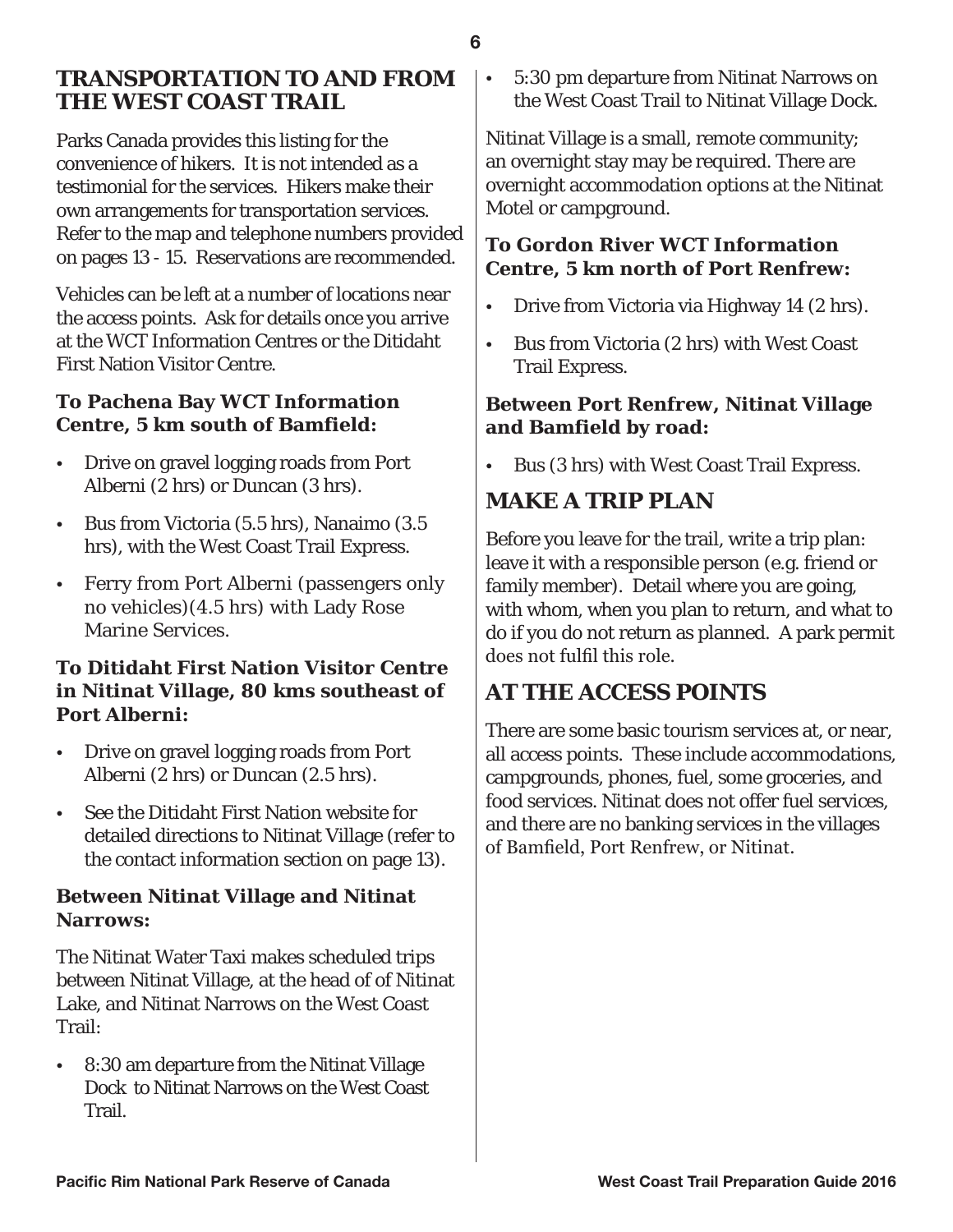# **ORIENTATION SESSION**

#### **All overnight users of the West Coast Trail participate in an orientation session and obtain a park permit.**

The purpose of the orientation process is to:

- provide information about safety issues in order to reduce the number of hiker injuries.
- reduce environmental impacts by providing back country etiquette information.
- provide information about current issues and trail conditions.
- provide a brief history of the West Coast Trail and its place in Canada's history.
- issue park permits and collect fees.

Bring your reservation confirmation information to the orientation.

Hikers with reservations will be issued a waterproof Pacific Rim National Park Reserve West Coast Trail Map when they register on the trail.

Hikers who have not made a reservation can purchase the map during their orientation process for \$8.50.

#### **Orientations at Gordon River/Pachena Bay:**

- Orientations are offered at 10:00 am and 2:00 pm daily between May 1st and September 30th from both WCT Information Centres.
- Reservations are not necessary for the orientation process at the Gordon River or Pachena Bay trailheads.
- The orientation process takes about one hour.
- Hikers may register and participate in an orientation session as early as 2:00 pm the day before their hike starts.
- We strongly recommend hikers start the trail a minimum of 5 hours before sunset to ensure a camping area is reached before nightfall.
- **• Hiking from Gordon River to Camper Bay**

**in one day is not advisable.** Plan to camp at Thrasher Cove. Statistics show that most accidents occur later in the day in this area.

#### **Orientations at Nitinat Village:**

- Hikers accessing the trail at Nitinat will go through the orientation process at the Ditidaht First Nation Visitor Centre in Nitinat Village.
- Orientations are offered at 8:00 am and 5:00 pm by appointment only.
- Hikers must schedule their orientation process in advance as this office is only open by request. Requests can be made as much as one week in advance but no less than 24 hours in advance of the planned arrival time.
- Hikers can email the Ditidaht First Nation Visitor Centre and Store at jkthompson@ ditidaht.ca to book their orientation.

**At the end of your hike, register your party off the WCT.** Return one copy of the park permit to a WCT Information Centre or the Ditidaht First Nation Visitor Centre. Permits can be placed in the marked drop box if the facilities are closed.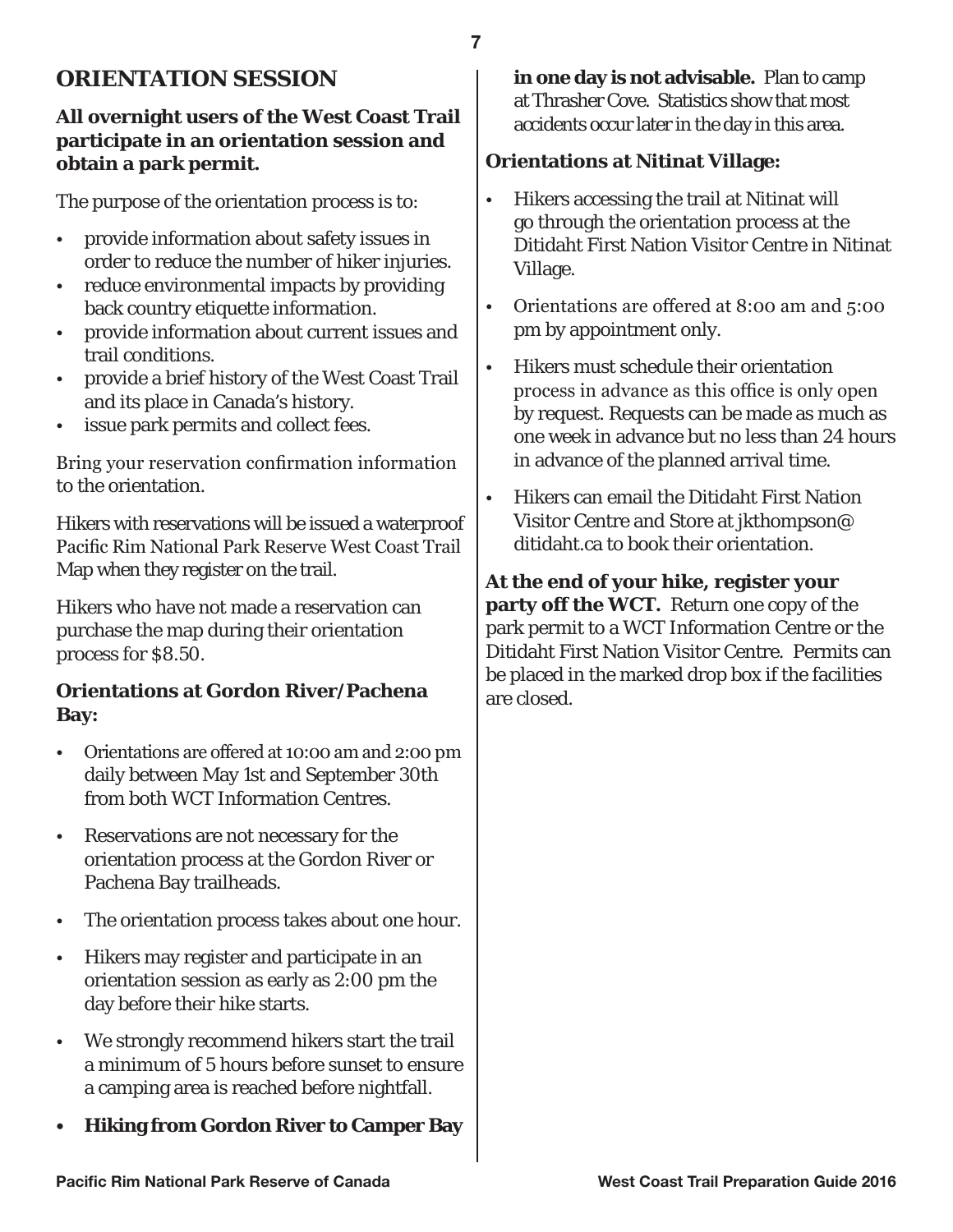**PRESERVING** Parks Canada is responsible for ensuring the sustainability and integrity of the natural and cultural resources in its care. Everyone can help to protect the ecological integrity and cultural

**PROTECTING, PRESENTING AND** 

heritage of the West Coast Trail. Working with others, we strive to provide Canadians and international visitors with the opportunity to learn about Canada's heritage.

The entire national park reserve falls within the traditional territory of the Nuu-chah-nulth, people who have inhabited Vancouver Island's west coast for countless generations. The Nuu-chah-nulth comprises many individual nations. The West Coast Trail lies within the traditional territory of the Huu-ay-aht, Ditidaht and Pacheedaht First Nations.

Parks Canada, the Huu-ay-aht, Ditidaht and Pacheedaht First Nations work collaboratively to ensure protection, preservation and presentation of these lands. Respectful behaviour from all hikers will lead to a safe and rewarding experience and contribute to a healthy, functioning ecosystem.

# **BACK COUNTRY ETIQUETTE: LOW IMPACT CAMPING**

**It is an offence under the Canada National Parks Act to collect, remove, destroy or deface any natural or cultural heritage resource within national park reserve boundaries.** This includes defacing artifacts, cutting trees for firewood or makeshift shelters and collecting or removing marine life, shellfish, fossils, artifacts, plants, etc. Leave Pacific Rim National Park Reserve in as good or better condition than you found it.

**Use a stove and minimize fires.** Do not rely on fires for cooking, staying warm or drying out. Small driftwood fires are permitted below the high tide line on beaches: fires are not permitted in the forest. Use only driftwood (no thicker than your wrist): do not cut vegetation, trees or other plants, and keep fires away from beach logs. Make sure fires have burned out, or are extinguished with water, and dismantled. No trace of the fire should be left.

**Support safe water:** use outhouses. Outhouses are available at all designated camping areas. If you are stuck between outhouses, dig a hole 20 centimetres (7 inch) deep, at least 30 metres (100 feet or three bus lengths) away from water sources and well off the trail. Bury the human waste. Dispose of toilet paper in outhouses or pack it out. Pack out all feminine hygiene products.

**Camp on the beach above the high-tide line to reduce the impact and soil compaction in vegetated areas.**

**Ensure all washing (bodies, clothes, and dishes) is carried out in the ocean or at the mouth of rivers.** Dispose of any dirty water at least 30 metres from drinking water sources. Use only biodegradable soap.

**Your actions can kill wildlife and endanger hikers.** Use metal food lockers to store wildlife attractants if they are available, and if they are not available hang your food, garbage and toiletries out of reach of animals and away from tents.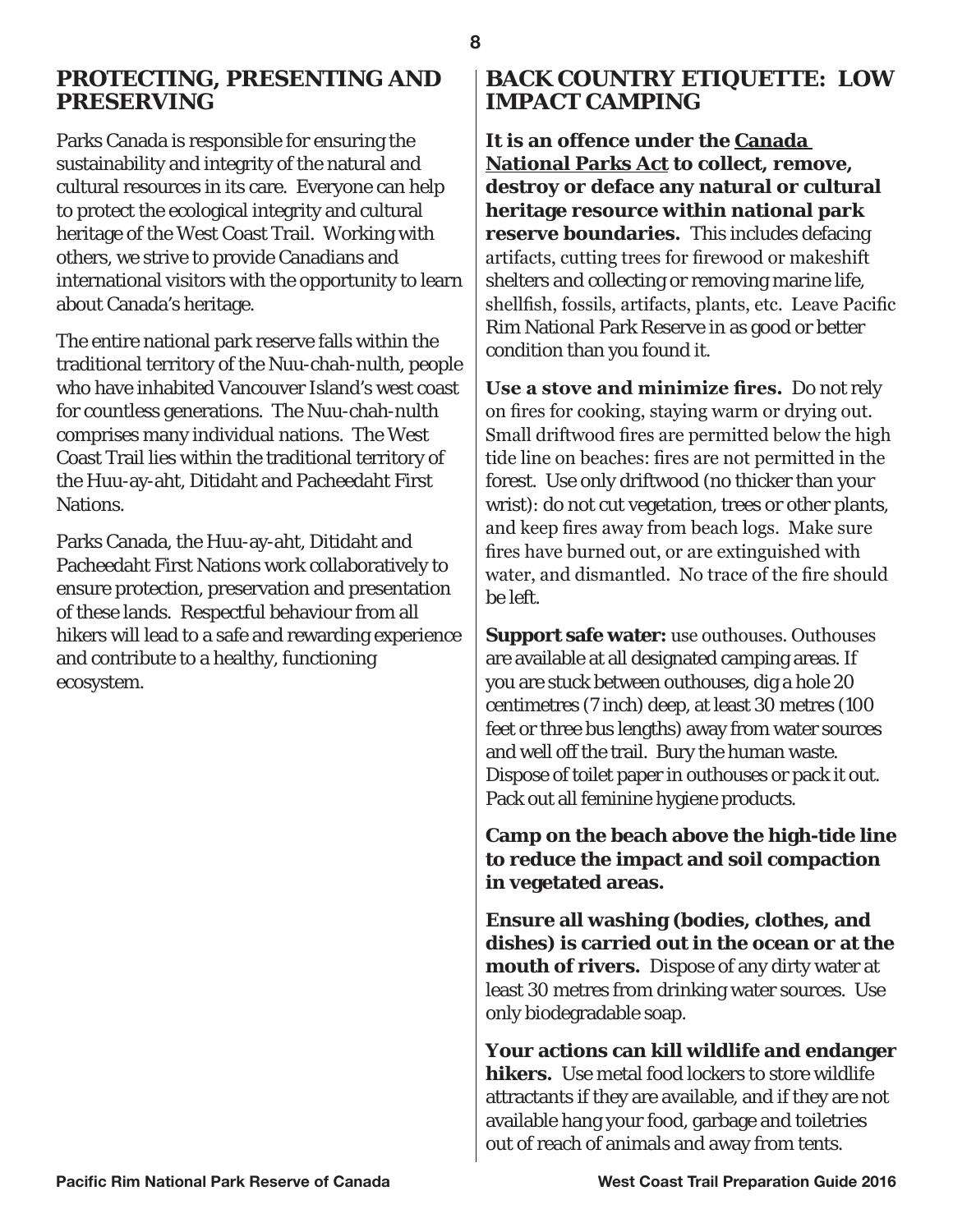Items should be a minimum of 4 metres (10 feet) off the ground, 3 metres (12 feet) from the trunk of the tree and 3 metres down from the limb.

**Pack it in, pack it out.** There are no garbage cans on the WCT: everything you pack in you must pack out, including orange peels, feminine hygiene products, tarps, ropes, and wet clothes. Before arriving at the trail, minimize packaging to reduce garbage and weight.

#### **Fresh water fishing is not permitted on the WCT.**

**Salt water fishing is permitted on the WCT.** Carry the appropriate licenses (Tidal Waters Sports Fishing License) and follow the regulations and closures.

#### **First Nation reserves and treaty settlement lands located along the WCT are private property.** The First Nations welcome you and ask that you stay on the main trail and obey all signs. Patrol cabins are not for hikers.

## **Respect other visitors and protect the quality of their experience.**

# **A SAFE AND ENJOYABLE TRIP**

Travel in the backcountry requires special attention to safety. Hazards are numerous. **65 to 75 seriously injured hikers are evacuated from the WCT every season**. Approximately 200 hikers per year sustain minor injuries, and manage to limp off the trail. The most significant contributing factors leading to injury are a combination of the weather, which increases the difficulty of the rough terrain, and the level of physical preparation of hikers.

Based on these factors, we encourage hikers to:

- prepare themselves physically for the hike;
- keep packs as light as possible and be prepared to carry for 6-8 days;
- travel slowly and cautiously over slippery terrain (stay focused);
- stay hydrated;
- set reasonable travel expectations each day for your abilities; and
- use hiking pole(s).

**Ensure that your party takes time to enjoy the experience.** Many accidents and injuries occur when hikers are rushing, not paying attention to terrain, tired, or hiking too late in the day. **Respect the capabilities of the slowest group member.** Take adequate rest breaks, and **keep the group together. Never split up the group.**

**During wet, rainy weather, occurrences of physical injury and hypothermia increase significantly.** Hypothermia is the lowering of the core body temperature; if not stopped, symptoms can progress from slurred speech and lack of co-ordination to uncontrolled shivering to loss of consciousness and finally heart failure. **Ensure your party is warm, dry and well fed.**

**Assume all walking surfaces are slippery at all times, especially during damp or rainy periods.** Slippery conditions on muddy trails, wooden surfaces, boulders and rocky shorelines are a major hazard. Hiking too fast, fatigue, poor light conditions, improperly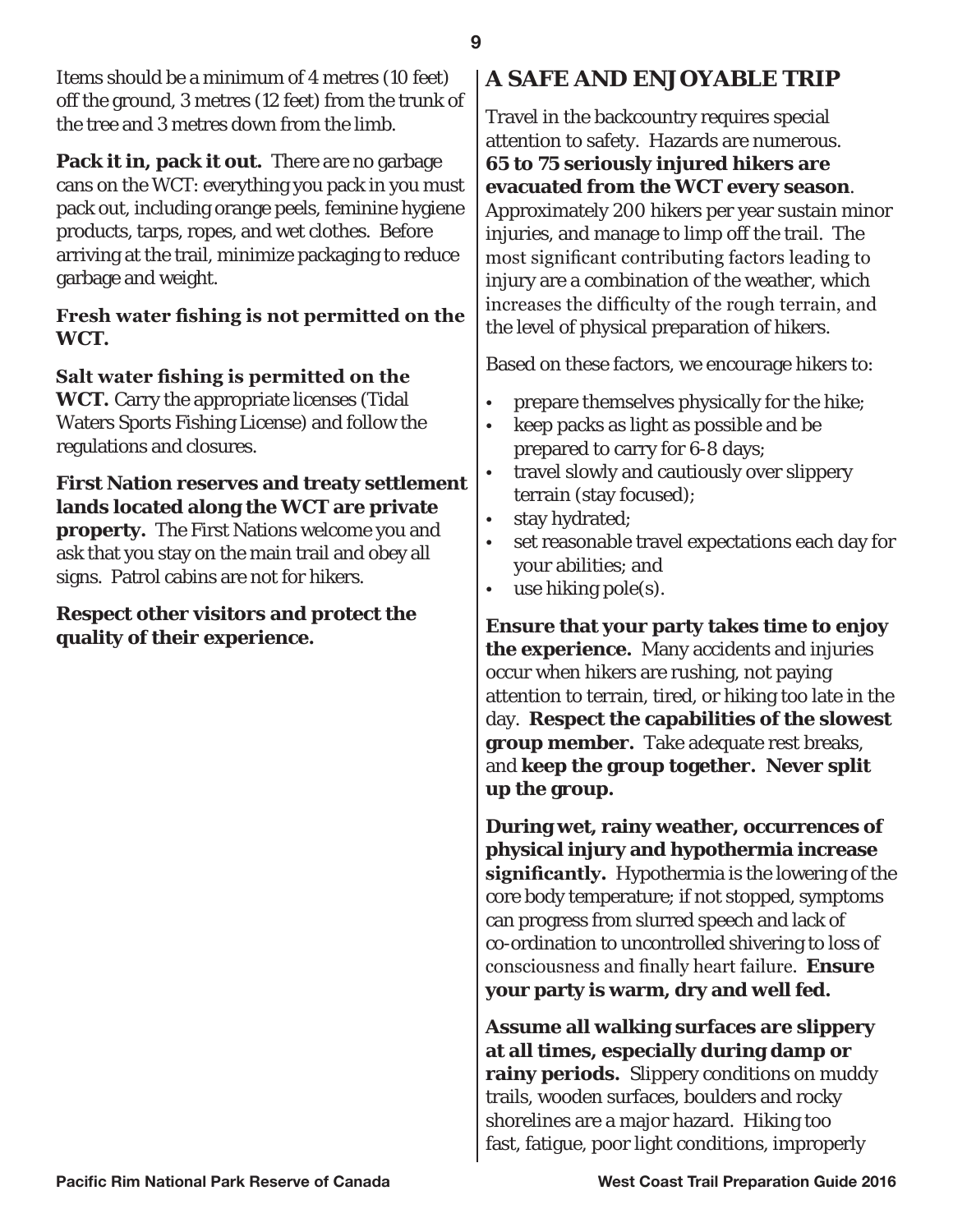balanced or heavy packs and inadequate footwear all contribute to injuries and accidents.

**Bridges and Ladders:** Special care should be taken on any built structure. No more than one person should be on a ladder, and no more than two people on a bridge at one time. Large groups should allow extra time to progress past ladder sections.

**Cable Cars: Keep your fingers, hands and hair away from the pulleys.** Only two people (and their gear) per cable car and platform. Platforms can be very slippery; use caution. To enter, use the rope to pull the car towards you. Hold the car steady while you load your gear, then carefully enter and stay seated. When crossing the river, let the rope go and gravity will move the car down the rope to the middle of the river. You must then pull the rope hand-overhand to reach the platform on the other side. Hold the rope so that the car stays flush with the platform, and carefully unload. Do not bounce or sway the car. **Never bring it on, or tie it to, the platform.**

**Hikers must wade across some creeks and rivers. Be prepared to wait for flood waters to subside;** this may take one or more days. Wait for safe water levels and low tides, undo your pack hip-belt (if you fall, you can slip out of your pack more easily) and wear running shoes or sandals. Use caution when crossing surge channels.

#### **High tides can make beach walking very difficult and sometimes impossible.**

Carefully follow both the tide tables (Tofino) and WCT map to avoid being trapped or cut off. Watch also for large ocean waves and swells. Consider the overnight high tide when pitching your tent on the beach.

**Tsunamis: dangerous as they are, they do not happen very often.** If the ground shakes under your feet, or you see the waterline quickly recede from the shore, a tsunami may be coming. **Move to higher ground.** Follow tsunami evacuation routes.

**Drinking water is available from most rivers and creeks.** Collect water upstream, then purify, boil or filter it.

**From May to October, the WCT is closed to harvesting and consumption of all bivalve shellfish** (clams, mussels, & oysters) due to regular occurrences of Paralytic Shellfish Poisoning (PSP). PSP can result in serious illness or death.

# **HOW TO CONTACT HELP IN AN EMERGENCY**

In an emergency, contact lighthouse keepers, First Nation trail guardians, ferry operators or other park staff; they will notify authorities and assist you until more help arrives.

Cell phone coverage on the WCT is extremely unreliable; do not expect cell phones signals on all sections of the WCT.

Devices such as "SPOT", "InReach", satellite phones, and VHF radios are often the only devices that will work on the WCT. Be familiar with your device and how it operates. Make sure to let your contact person know how to contact Parks Canada Emergency Response in case of an emergency.

# **Each hiking party is responsible for assisting injured members of their party. If you are injured,**

- **• but can hike and don't need medical attention,** try to get off the trail at the nearest exit with assistance of your party or other hikers; you should not continue hiking in the hope that your condition will improve.
- **and cannot hike** to the nearest exit or you need medical attention, follow the instructions in the West Coast Trail Safety Information sheet that is issued to all parties with the park permit. Parks Canada staff are responsible for patrolling the WCT and assisting injured hikers. The majority of evacuations are done by park public safety specialists by boat, though a serious or complex evacuation may require assistance from other agencies.

**10**

**Pacific Rim National Park Reserve of Canada West Coast Trail Preparation Guide 2016**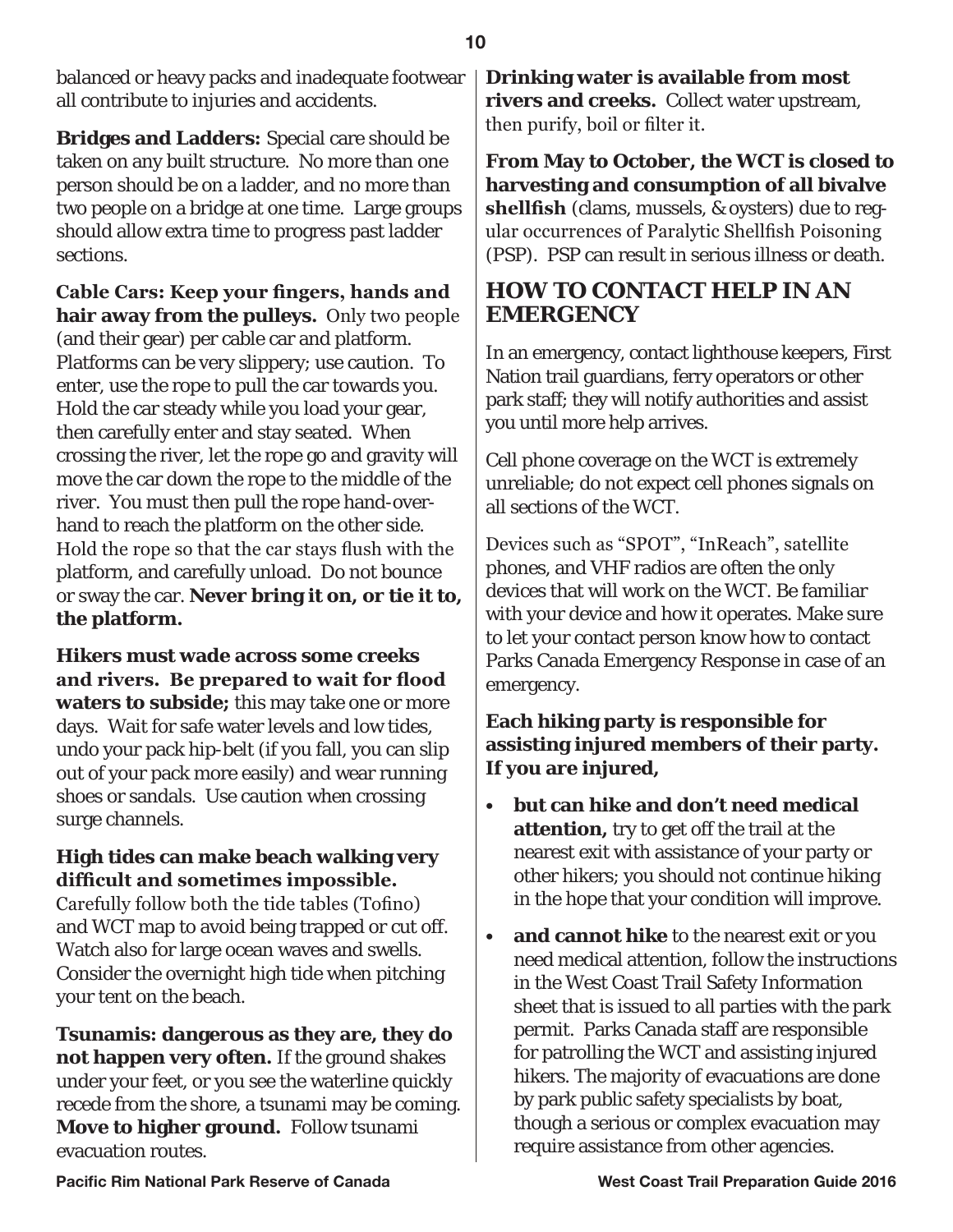Parks Canada staff will evacuate injured hikers to the nearest exit point, ambulance or medical facility. This is not necessarily the most convenient location for the injured hiker.

#### **Minor complaints such as blisters, sore feet, fatigue and lack of food do not warrant evacuation.**

# **LIVING WITH WILDLIFE**

Black bears, wolves and cougars use the beaches and trails. All wild animals are potentially dangerous. **To avoid a dangerous encounter with wildlife stay alert and keep these points in mind:**

- Keep food and garbage inaccessible to wildlife; they are attractants.
- Keep children close to you.
- If you encounter a predator, face the animal and retreat slowly, giving them an avenue of escape; do not run or play dead.
- In the unlikely event of an attack, try to appear big and aggressive: shout, wave a stick or throw rocks.
- Knowledge, alertness and a clean campsite can help avoid a dangerous encounter. Never approach a predator. Always give them an avenue of escape.
- If you encounter a predator, **do not run**  it may trigger an attack. Follow the recommendations in *You are in Black Bear Country and You are in Wolf and Cougar Country.*
- Read the West Coast Trail bulletin and talk to the Parks Canada staff at the WCT Information Centres if you have questions.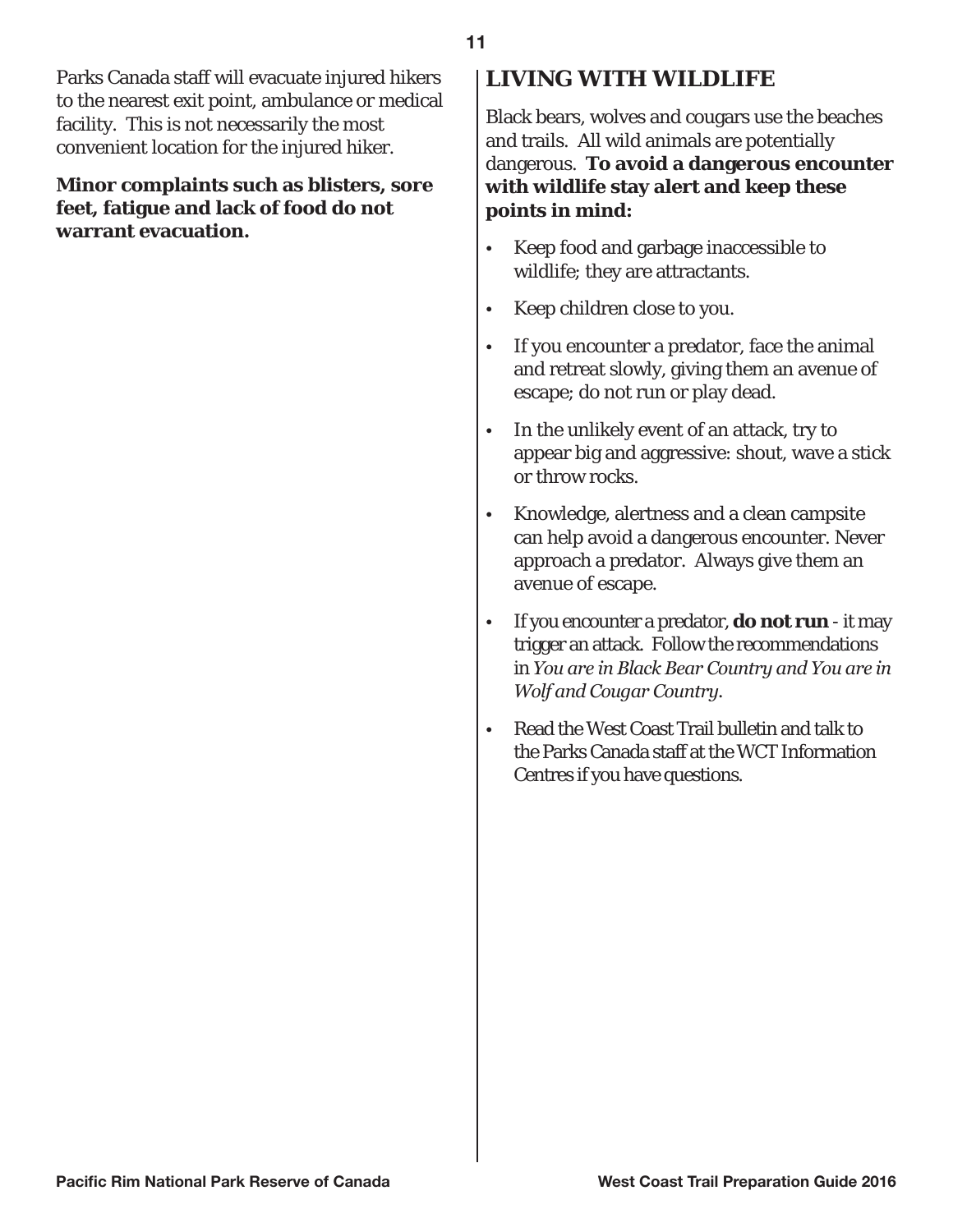# **EQUIPMENT**

To enjoy your WCT experience you must be comfortable; use quality, lightweight equipment. Your pack should weigh a maximum of 1/4 (women) to 1/3 (men) of your body weight. Reassess the content of your pack if it is heavier than this.

- **Sturdy boots:** High quality hiking boots with good ankle and arch support are required. Soft rubber soles provide better traction on slippery surfaces than hard soles. Do not break in new boots on this hike. Sandals or running shoes are good for wearing around camp and for river crossings.
- **• Rainwear and warm clothing:** Bring a durable waterproof jacket and pants; underlayers that keep you warm when wet and are quick to dry, as well as a warm hat and gloves.
- **Lightweight backpacking stove and fuel.**
- **• High energy, lightweight, quickcooking food.**
- **Backpacks** require a padded hip belt and should be lined with plastic bags.
- **• A tent with a waterproof fly is absolutely necessary.**
- **Sleeping bag:** Synthetic fills are preferable, as down bags lose warmth when wet. Pack sleeping bags in waterproof bags and carry them inside the backpack.
- **• Closed-cell foam sleeping pad.**
- The latest edition of the **Pacific Rim National Park Reserve West Coast Trail Map,** tide tables (Tofino) and a watch for use with tide tables.
- **First aid kit** that includes treatments for blisters and insect stings.
- **• 15 meters (50 ft) of synthetic rope** per group to hang food, use as clothes-line, etc.
- **• Cell phones**

# **• Also consider:**

- an emergency signalling device
- cash for unexpected emergencies (up to \$100 per person is recommended)
- water container, water purification equipment
- toilet paper
- zip-lock type plastic bags for keeping permits and other small items dry
- lighter or waterproof matches
- fire starter
- garbage bags to pack out all your refuse
- gaiters
- sun screen
- lip screen
- sunglasses
- hand sanitizer
- toiletries
- flashlight
- weather radio
- repair kits for equipment
- lightweight shoes for camp and river crossings
- cooking and eating utensils
- hiking staff or collapsible poles

**Do not bring an axe, firearms or pets!**



**12**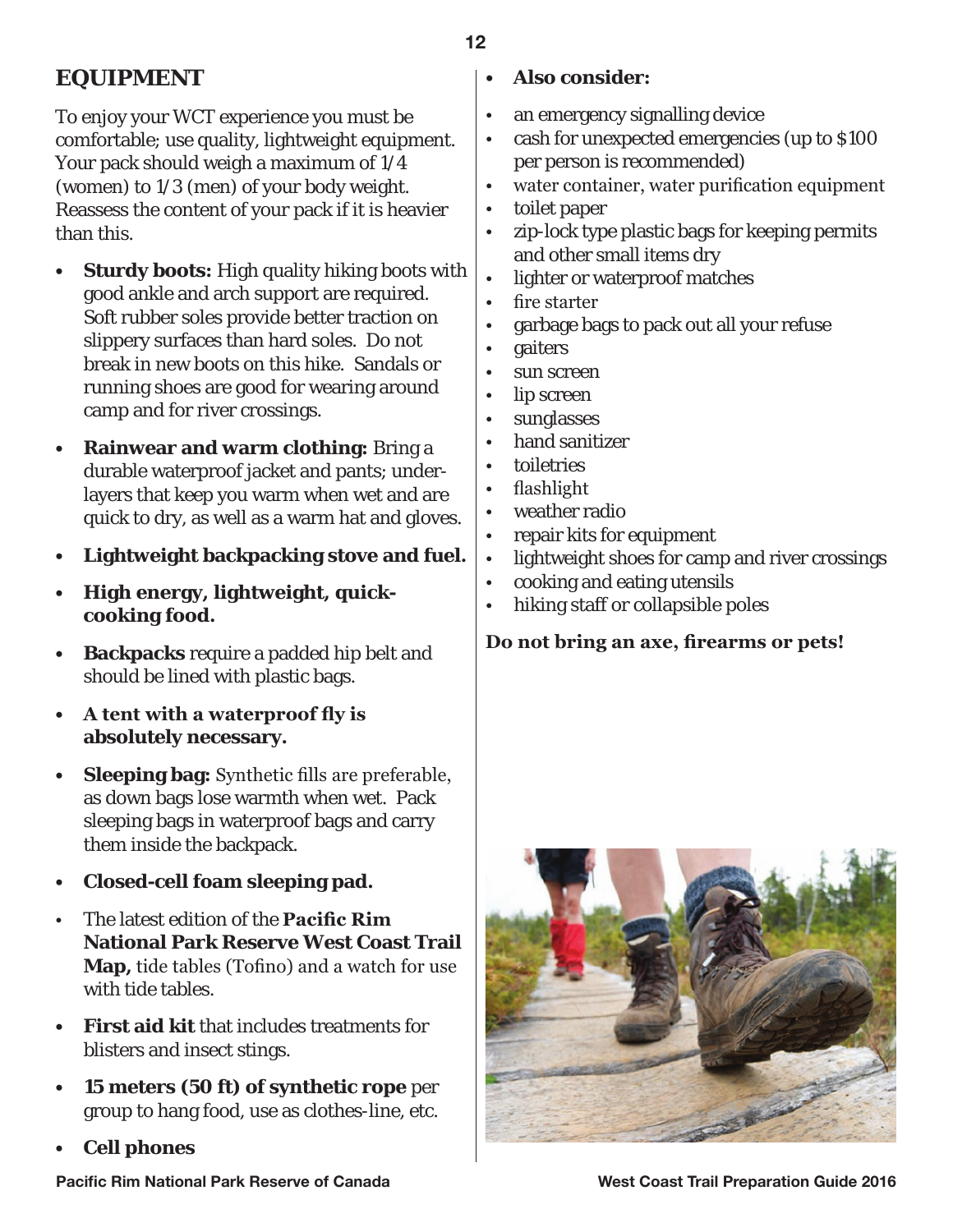| <b>CONTACT PACIFIC RIM NATIONAL PARK RESERVE</b>                                              |                                                                                                                            |  |
|-----------------------------------------------------------------------------------------------|----------------------------------------------------------------------------------------------------------------------------|--|
| <b>West Coast Trail Reservation Services</b>                                                  | 1-877-737-3783 (toll free Canada and the US)<br>519-826-5391 (outside the toll free area)<br>reservation.parkscanada.gc.ca |  |
| <b>West Coast Trail Information Centre</b><br>Pachena Bay (Bamfield)                          | Phone: 250-728-3234<br>Open daily 9:00 a.m. to 4:00 p.m., (May 1 to Oct. 5)                                                |  |
| <b>West Coast Trail Information Centre</b><br><b>Gordon River (Port Renfrew)</b>              | Phone: 250-647-5434<br>Open daily 9:00 a.m. to 4:00 p.m., (May 1 to Oct. 5)                                                |  |
| Pacific Rim National Park Reserve<br><b>Administration Office</b>                             | 2040 Pacific Rim Highway<br>P.O. Box 280, Ucluelet, BC VOR 3A0<br>250-726-3500 (year-round)                                |  |
| Pacific Rim National Park Reserve<br><b>Resource Conservation &amp;</b><br>Park Warden Office | (24 hours)<br>1-877-852-3100 (toll-free) or<br>250-726-3604                                                                |  |
| <b>Park Information Centre - Ucluelet</b>                                                     | 2791 Pacific Rim Highway<br>Open daily May – mid October<br>250-726-4212                                                   |  |
| Email:                                                                                        | pacrim.info@pc.gc.ca                                                                                                       |  |
| Website:                                                                                      | www.pc.gc.ca/pacificrim                                                                                                    |  |
| <b>CONTACT DITIDAHT FIRST NATION</b>                                                          |                                                                                                                            |  |
| <b>Ditidaht First Nation Visitor Centre and</b><br><b>Store (Nitinat Village)</b>             | Phone: 250-745-3999<br>info@westcoasttrail.com                                                                             |  |

| <b>OTHER HIKER SERVICES (subject to change)</b>      |                                                                                                                                                                                         |  |
|------------------------------------------------------|-----------------------------------------------------------------------------------------------------------------------------------------------------------------------------------------|--|
| <b>Alberni Valley Chamber of Commerce</b>            | 2533 Port Alberni Hwy.<br>Port Alberni, BC V9Y 8P2<br>250-724-6535<br>www.albernichamber.ca office@albernichamber.ca                                                                    |  |
| <b>Bamfield Chamber of Commerce</b>                  | 250-728-3006<br>info@bamfieldchamber.com<br>www.bamfieldchamber.com                                                                                                                     |  |
| <b>BC</b> Ferries                                    | 1-888-223-3779 or 250-386-3431 (international)<br>*BCF on cell<br>www.bcferries.com<br>(Vancouver, Victoria, Nanaimo)                                                                   |  |
| <b>Butch Jack Hiker Ferry Service</b>                | 250-647-5517<br>Butch023@telus.net<br>(Gordon River Trailhead)                                                                                                                          |  |
| <b>Fisheries and Oceans Canada</b><br>Pacific Region | Port Alberni Office<br>250-720-4440<br>Fishing and Paralytic Shellfish Poisoning Information<br>24 hour line [sub area $23(8)$ ]<br>604-666-2828 or 1-866-431-3474<br>www.dfo-mpo.gc.ca |  |

www.westcoasttrail.com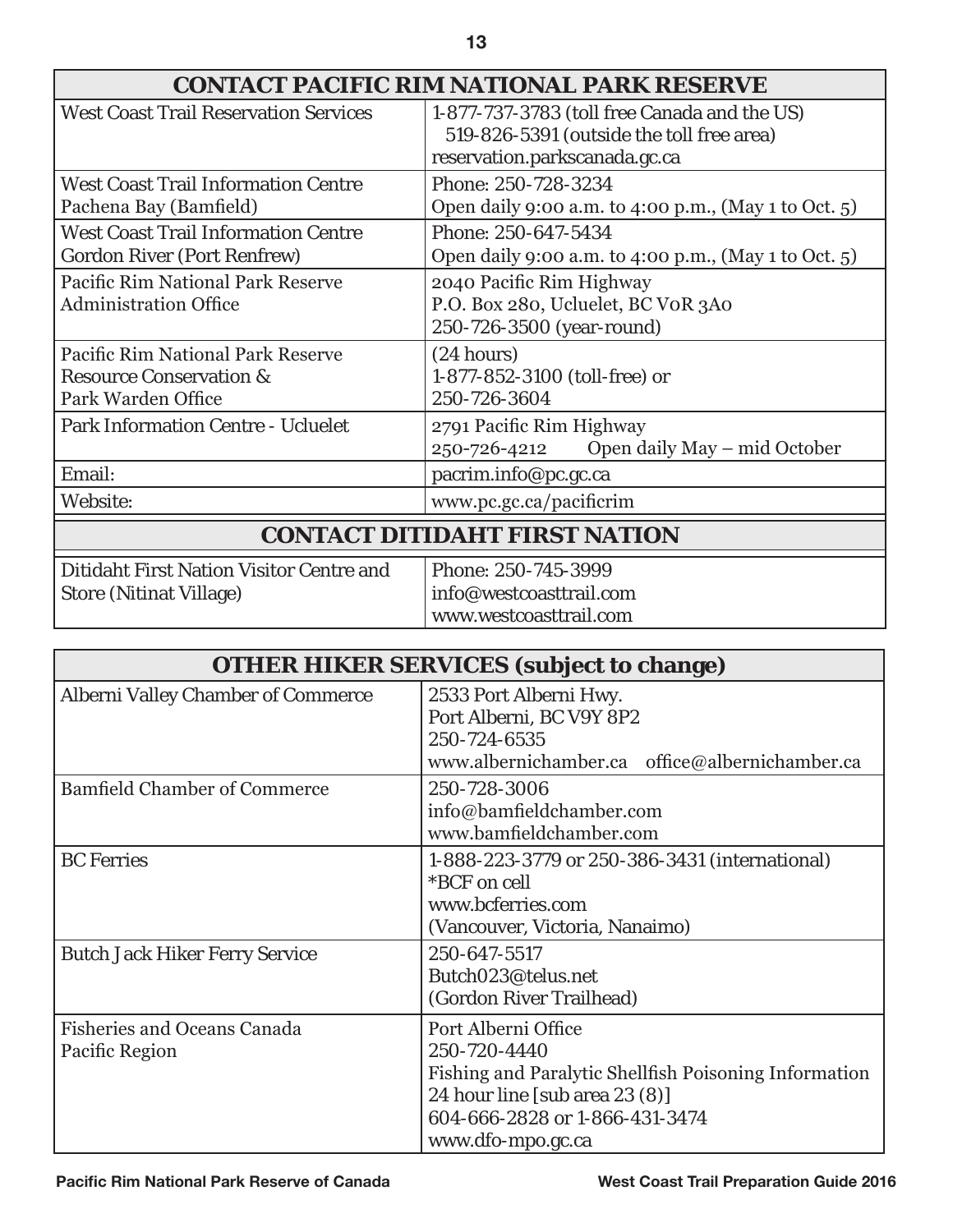| OTHER HIKER SERVICES (subject to change)                     |                                                                                                                                                                                                       |  |
|--------------------------------------------------------------|-------------------------------------------------------------------------------------------------------------------------------------------------------------------------------------------------------|--|
| <b>Lady Rose Marine Services</b><br>(Passenger Ferry)        | 1-800-663-7192 or 250-723-8313 (April 1 - Sept 30)<br>www.ladyrosemarine.com<br>(Port Alberni to Bamfield passenger ferry)                                                                            |  |
| Nitinat Lake Water Taxi                                      | 250-745-3509<br>(across Nitinat Narrows and to Nitinat Village)                                                                                                                                       |  |
|                                                              | Hikers who are accessing the trail through Nitinat Vil-<br>lage or lake must check in at the Ditidaht First Nation<br>Information Office to participate in an orientation and<br>obtain their permit. |  |
| <b>Coastal Sea Ventures</b>                                  | 778-350-9318<br>www.coastalseaventures.com                                                                                                                                                            |  |
| Nitinat Village Motel or Campground                          | 1-250-745-3844                                                                                                                                                                                        |  |
| <b>Ditidaht First Nation Comfort Camping</b>                 | 250-710-HIKE (4453)<br>info@westcoasttrail.com<br>www.westcoasttrail.com                                                                                                                              |  |
| <b>Nuu-chah-nulth First Nations</b><br><b>Tribal Council</b> | 1-877-677-1131 or -250-724-5757<br>www.nuuchahnulth.org                                                                                                                                               |  |
| <b>Report Marine Pollution</b>                               | 1-800-889-8852                                                                                                                                                                                        |  |
| Tide Tables (Tofino)                                         | www.waterlevels.gc.ca                                                                                                                                                                                 |  |
| <b>Tofino Air</b>                                            | 1-888-436-7776 or 604-740-8889<br>www.tofinoair.ca<br>Between: Vancouver-Bamfield-Tofino                                                                                                              |  |
| Pacific Seaplanes Inc.                                       | 250-616-5858<br>www.pacificseaplanes.biz<br>(Bamfield, Barclay Sound, Ucluelet, Tofino, Port<br>Alberni, Port Renfrew, Nanaimo, Victoria, Vancouver)                                                  |  |
| Victoria Clipper<br>(Passenger Ferry)                        | 1-800-888-2535 or 250-382-8100<br>www.victoriaclipper.com<br>(Seattle to Victoria)                                                                                                                    |  |
| <b>Weather Forecasts</b>                                     | <b>VHF Channel 21 B</b><br>Continuous automated forecast: 250-726-3415<br>www.weather.gc.ca                                                                                                           |  |
| <b>West Coast Trail Express Bus</b>                          | 1-888-999-2288 or 250-477-8700<br>www.trailbus.com<br>(Victoria, Nanaimo, Bamfield, Nitinat Village, Port<br>Renfrew)                                                                                 |  |

**14**

г

٦